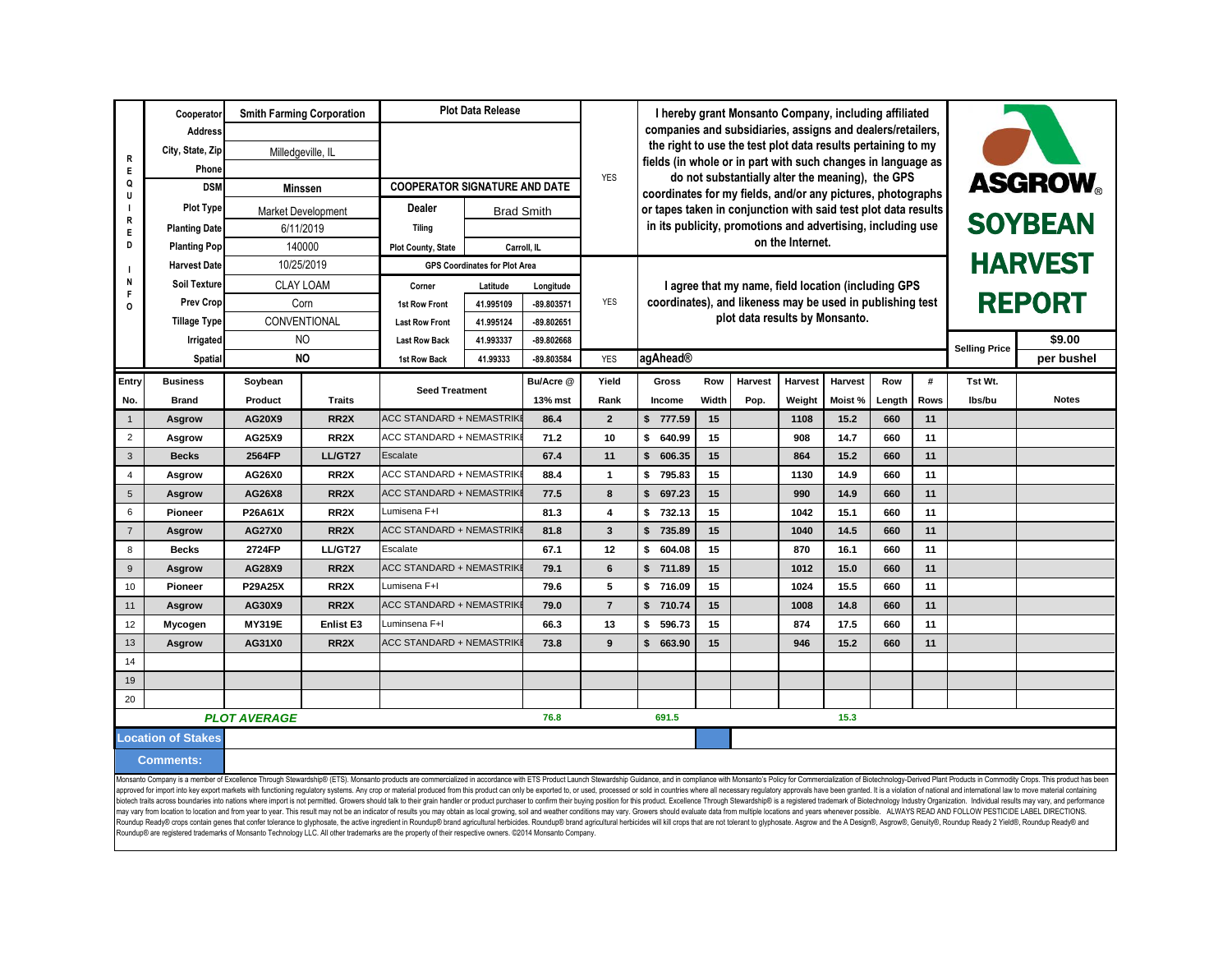| Asgrow  | AG26X8          | RR <sub>2</sub> X | Asgrow         |
|---------|-----------------|-------------------|----------------|
| Asgrow  | <b>AG27X7</b>   | RR <sub>2</sub> X | Pioneer        |
| Asgrow  | AG27X9          | RR <sub>2</sub> X | AgVenture      |
| Asgrow  | AG28X9          | RR <sub>2</sub> X | <b>Becks</b>   |
| Asgrow  | AG30X9          | RR <sub>2</sub> X | <b>Burrus</b>  |
| Asgrow  | AG32X8          | RR <sub>2</sub> X | Croplan        |
| Asgrow  | AG33X8          | RR <sub>2</sub> X | Dairyland      |
| Asgrow  | AG34X6          | RR <sub>2</sub> X | DynaGro        |
| Asgrow  | AG34X9          | RR <sub>2</sub> X | FS HiSOY       |
| Asgrow  | AG35X9          | RR <sub>2</sub> X | GreatLakes     |
| Asgrow  | AG36X6          | RR <sub>2</sub> X | <b>LGSeeds</b> |
| Asgrow  | AG37X8          | RR <sub>2</sub> X | Merschmar      |
| Asgrow  | AG37X9          | RR <sub>2</sub> X | Munson         |
| Asgrow  | AG38X8          | RR <sub>2</sub> X | Mycogen        |
| Asgrow  | AG39X7          | RR <sub>2</sub> X | <b>NK</b>      |
| Asgrow  | AG41X8          | RR <sub>2</sub> X | ProHarvest     |
| Asgrow  | AG42X6          | RR <sub>2</sub> X | Stine          |
| Asgrow  | AG42X9          | RR <sub>2</sub> X |                |
| Asgrow  | A3253           | Conv              |                |
| Asgrow  | A3555           | Conv              |                |
| Asgrow  | A3956           | Conv              |                |
| Asgrow  |                 |                   |                |
| Asgrow  |                 |                   |                |
|         |                 |                   |                |
| Asgrow  |                 |                   |                |
| Asgrow  |                 | RR <sub>2</sub> X |                |
| Pioneer | P31A22X         | RR <sub>2</sub> X |                |
| Pioneer | P36A18X         |                   |                |
| Pioneer | P38A98X         | RR <sub>2</sub> X |                |
| Pioneer | <b>P40A47X</b>  | RR <sub>2</sub> X |                |
| Pioneer | P33T19X         | RR <sub>2</sub> X |                |
| Pioneer | P35T75X         | RR <sub>2</sub> X |                |
| Pioneer | P36T36X         | RR <sub>2</sub> X |                |
| Pioneer | P38T20X         | RR <sub>2</sub> X |                |
| Pioneer | P39T28X         | RR <sub>2</sub> X |                |
| Pioneer | P40T84X         | RR <sub>2</sub> X |                |
| Pioneer | P40T26X         | RR <sub>2</sub> X |                |
| Pioneer | <b>P28T33R</b>  | RR <sub>1</sub>   |                |
| Pioneer | <b>P29T68PR</b> | RR <sub>1</sub>   |                |
| Pioneer | <b>P29T98R</b>  | RR <sub>1</sub>   |                |
| Pioneer | 93Y05           | RR <sub>1</sub>   |                |
| Pioneer | 93Y15           | RR <sub>1</sub>   |                |
| Pioneer | 93Y21           | Conv              |                |
| Pioneer | 93Y25           | RR1               |                |
| Pioneer | P32T25R2        | RR <sub>2</sub> Y |                |
| Pioneer | P32T80PR        | RR1               |                |
| Pioneer | P33T01R2        | RR <sub>2</sub> Y |                |
| Pioneer | P33T60          | Conv              |                |
| Pioneer | P33T72R         | RR <sub>1</sub>   |                |
| Pioneer | P33T89R         | RR <sub>1</sub>   |                |
| Pioneer | 93Y40           | RR1               |                |
| Pioneer | 93Y41           | Conv              |                |
| Pioneer | 93Y42           | RR <sub>1</sub>   |                |
| Pioneer | 93Y43           | RR <sub>1</sub>   |                |
| Pioneer | P34T07R2        | RR <sub>2</sub> Y |                |

| Asgrow          |
|-----------------|
| Pioneer         |
| AgVenture       |
| Becks           |
| Burrus          |
| Croplan         |
| Dairyland       |
| DynaGro         |
| <b>FS HISOY</b> |
| GreatLakes      |
| LGSeeds         |
| Merschman       |
| Munson          |
| Mycogen         |
| ΝK              |
| ProHarvest      |
| Stine           |
|                 |